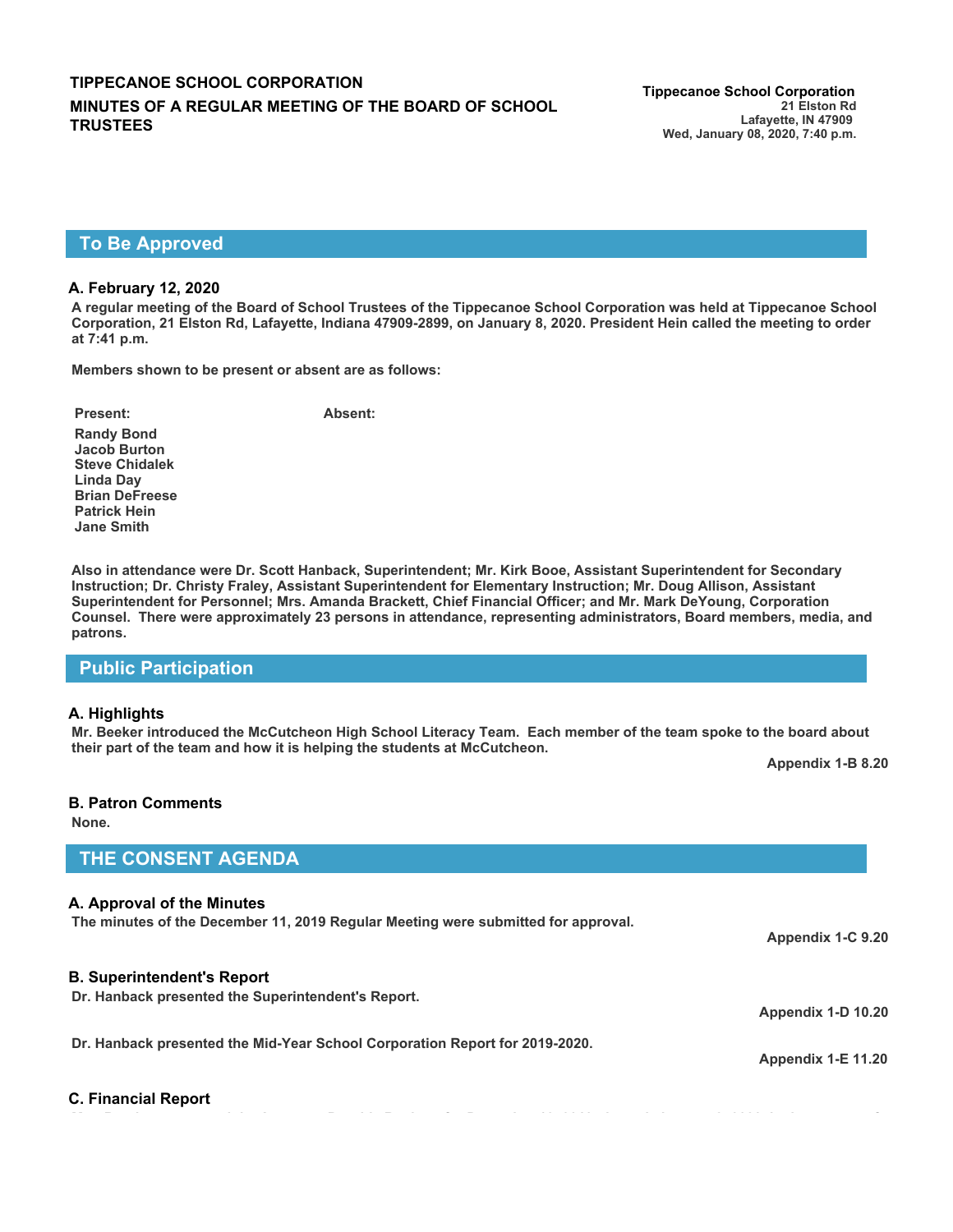| Mrs. Brackett presented the Accounts Payable Register for December 12, 2019, through January 8, 2020, in the amount of<br>\$31,852,607.43.      |                    |
|-------------------------------------------------------------------------------------------------------------------------------------------------|--------------------|
|                                                                                                                                                 | Appendix 1-F 12.20 |
| Mrs. Brackett presented the Financial Report ending December 31, 2019.                                                                          | Appendix 1-G 13.20 |
| Mrs. Brackett recommended the Board approve the resolution to transfer funds from the education fund to the operations<br>fund for 2020.        |                    |
|                                                                                                                                                 | Appendix 1-H 14.20 |
| Mrs. Brackett recommended the Board approve the resolution to transfer additional funds from the education fund to<br>operations fund for 2019. |                    |
|                                                                                                                                                 | Appendix 1-I 15.20 |
| Mrs. Brackett recommended the Board approve the 2019 Appropriation Transfer Resolution.                                                         | Appendix 1-J 16.20 |
| <b>D. Instruction Report</b>                                                                                                                    |                    |
| Mr. Booe and Dr. Fraley presented the December 2019 Staff Development Report for review.                                                        | Appendix 1-K 17.20 |
| Mr. Booe and Dr. Fraley presented a Field Trip request for approval.                                                                            | Appendix 1-L 18.20 |
| Mr. Booe presented for approval the 2020 summer school fees for high school summer sessions.                                                    | Appendix 1-M 19.20 |
| Mr. Booe recommended the Board approve the High School Alternative Physical Education I.                                                        | Appendix 1-N 20.20 |
| <b>E. Personnel Report</b>                                                                                                                      |                    |

**Mr. Allison presented the Certified Teaching Staff, Support Staff, ECA and Addendum reports for approval.** 

**Appendix 1-O 21.20**

**F. Buildings and Grounds None.**

**G. Board Counsel Report** 

**None.**

## **H. Board Committees**

**Dr. Hein made the following board representative appointments:**

**Randy Bond - TSC Financial Working Group, Richard D. Wood Scholarship Committee, Lafayette Redevelopment Commission, and Battle Ground Redevelopment Commission Jacob Burton - GLASS Governing Board and Public Schools Foundation Steve Chidalek - TEA Discussions and Calendar Committee Linda Day - ISBA Legislative Liason, Third House and CCTE-Advisory Board Brian DeFreese - Shadeland Redevelopment Commission and TSC Educator Development Committee Patrick Hein - WL Redevelopment Commission, TSC Long Range Planning Working Group and Wellness Committee Jane Smith - Calendar Committee, TSC Long Range Planning Working Group, Third House, Tippecanoe County Redevelopment Commission, and Wellness Committee** 

**22.20**

**Appendix 1-P 23.20**

## **I. Corporation Goals Report**

**Dr. Hanback presented an update on Board Goals 3.4.1/2/3.** 

### **J. Consent Agenda Approval**

**Mr. DeFreese moved the Board approve the Consent Agenda as presented. Mrs. Day seconded the motion. The motion passed 7-0.**

**BUSINESS**